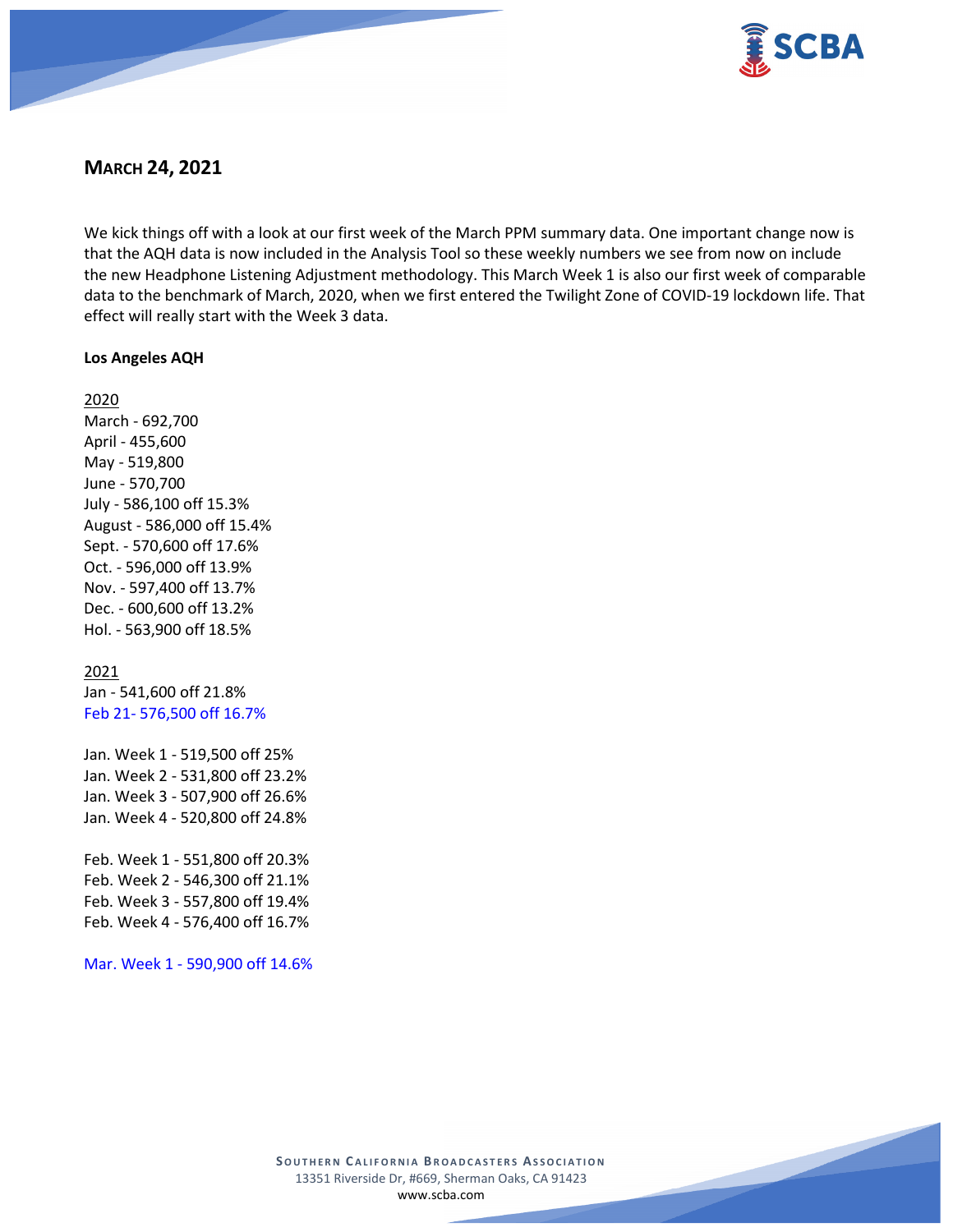

## **Los Angeles Cume**

### 2020

March - 10,611,300 April - 9,080,100 May - 9,572,200 June - 9,941,100 July - 10,089,600 off 4.9% August - 10,029,800 off 5.4% Sept. - 9,999,500 off 5.7% Oct. - 10,055,100 off 5.2% Nov. - 10,133,900 off 4.4% Dec. - 9,955,600 off 6.1% Hol. - 9,936,300 off 6.3%

### 2021

Jan. - 9,587,700 off 9.6% Feb. - 9,717,300 off 8.4%

Jan. Week 1 - 9,541,700 off 10% Jan. Week 2 - 9,560,000 off 9.9% Jan. Week 3 - 9,558,400 off 9.9% Jan. Week 4- 9,690,700 off 8.6%

Feb. Week 1 - 9,660,500 off 8.9% Feb. Week 2 - 9,776,500 off 7.8% Feb. Week 3 - 9,603,500 off 9.4% Feb. Week 4 - 9,828,900 off 7.3%

### Mar. Week 1 - 9,647,900 off 9%

### **Riverside/San Bernardino AQH**

# 2020

March - 128,900 April - 96,200 May - 105,000 June - 115,100 July - 108,600 off 15.7% August - 109,400 off 15.1% Sept. - 102,100 off 20.7% Oct. - 106,000 off 17.7% Nov. - 105,600 off 18% Dec.- 108,200 off 16% Hol. - 95,600 off 25.8%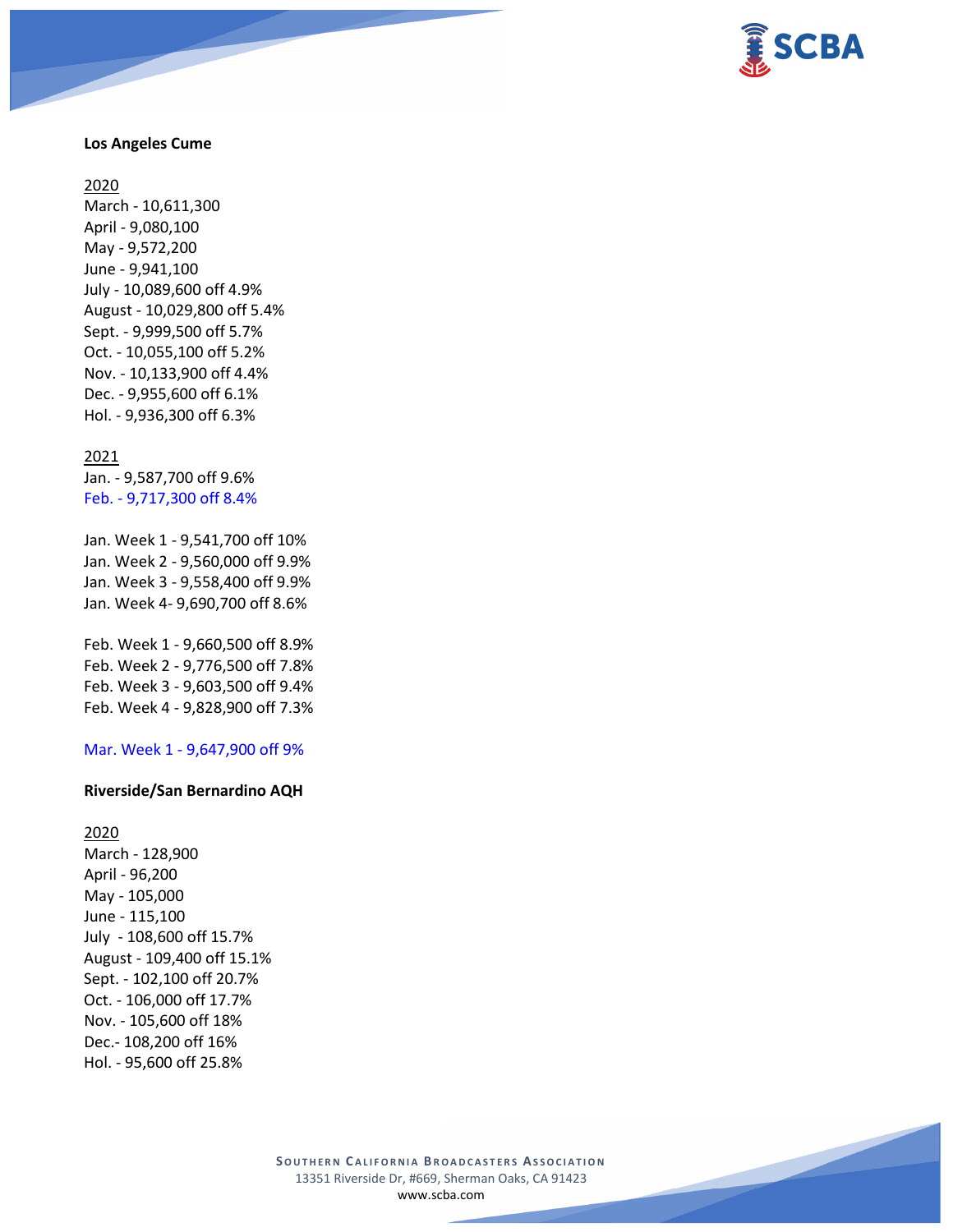

2021 Jan. - 91,500 off 29% Feb. -101,800 off 21%

Jan. Week 1 - 88,900 off 31% Jan. Week 2 - 86,400 off 32.9% Jan. Week 3 - 85,800 off 33.4% Jan. Week 4 - 95,100 off 26.2%

Feb. Week 1 - 97,700 off 24.2% Feb. Week 2 - 98,000 off 23.9% Feb. Week 3 - 98,200 off 23.8% Feb. Week 4 - 101,900 off 20%

### Mar. Week 1 - 101,600 off 21.1%

### **Riverside/San Bernardino Cume**

### 2020

March - 2,012,400 April - 1,727,400 May - 1,846,500 June - 1,924,800 July - 1,968,100 off 2.2% August - 1,948,500 off 3.1% Sept. - 1,909,800 off 5% Oct. - 1,891,200 off 6% Nov. - 1,901,700 off 5.5% Dec. - 1,920,900 off 4.5% Hol. - 1,866,700 off 7.2%

### 2021

Jan. - 1,824,500 off 9.3% Feb. - 1,941,100 off 3.5%

Jan. Week 1 - 1,831,600 off 8.9% Jan. Week 2 - 1,792,800 off 10.9% Jan. Week 3 - 1,790,600 off 11% Jan. Week 4 - 1,882,900 off 6.4%

Feb. Week 1 - 1,921,500 off 4.5% Feb. Week 2 - 1,930,300 off 4% Feb. Week 3 - 1,945,000 off 3.3% Feb. Week 4 - 1,967,800 off 2.2%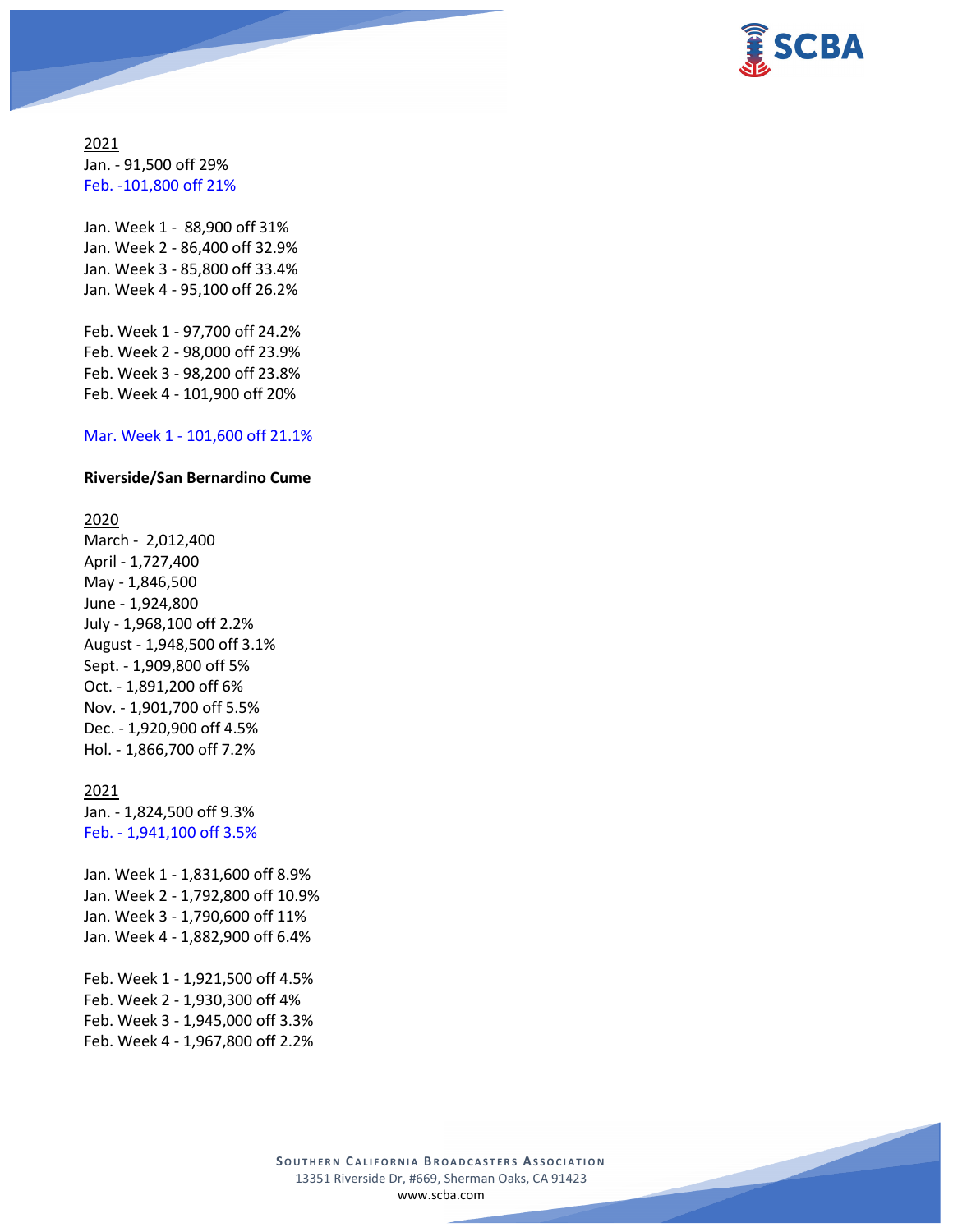

### Mar. Week 1 - 1,903,700 off 5.4%

### **San Diego AQH**

2020 March - 142,700 April - 98,000 May - 109,400 June - 120,100 July - 126,000 August - 128,500 (off 10%) Sept. - 125,000 (off 12.4%) Oct. - 126,800 (off 11.1%) Nov. - 129,300 (off 9.4%) Dec. - 124,500 (off 12.8%) Hol. - 119,700 (off 16.11%)

### 2021

Jan. - 114,200 (off 19.97%) Feb. - 117,700 (off 17.5% from March)

Jan. Week 1 - 112,300 off 21.3% Jan. Week 2 - 111,500 off 21.9% Jan. Week 3 - 105,200 off 26.3% Jan. Week 4 - 112,100 off 21.4%

Feb. Week 1 - 114,800 off 19.6% Feb. Week 2 - 111,800 off 21.7% Feb. Week 3 - 113,100 off 20.7% Feb. Week 4 - 113,900 off 20.2%

Mar. Week 1 - 117,000 off 18.0%

### **San Diego Cume**

2020

March - 2,549,000 April - 2,133,900 May - 2,303,400 June - 2,408,600 July - 2,438,900 August - 2,418,400 (off 5.1% from March) Sept. - 2,382,700 (off 6.5%) Oct. - 2,398,000 (off 5.9%) Nov. - 2,361,900 (off 7.3%)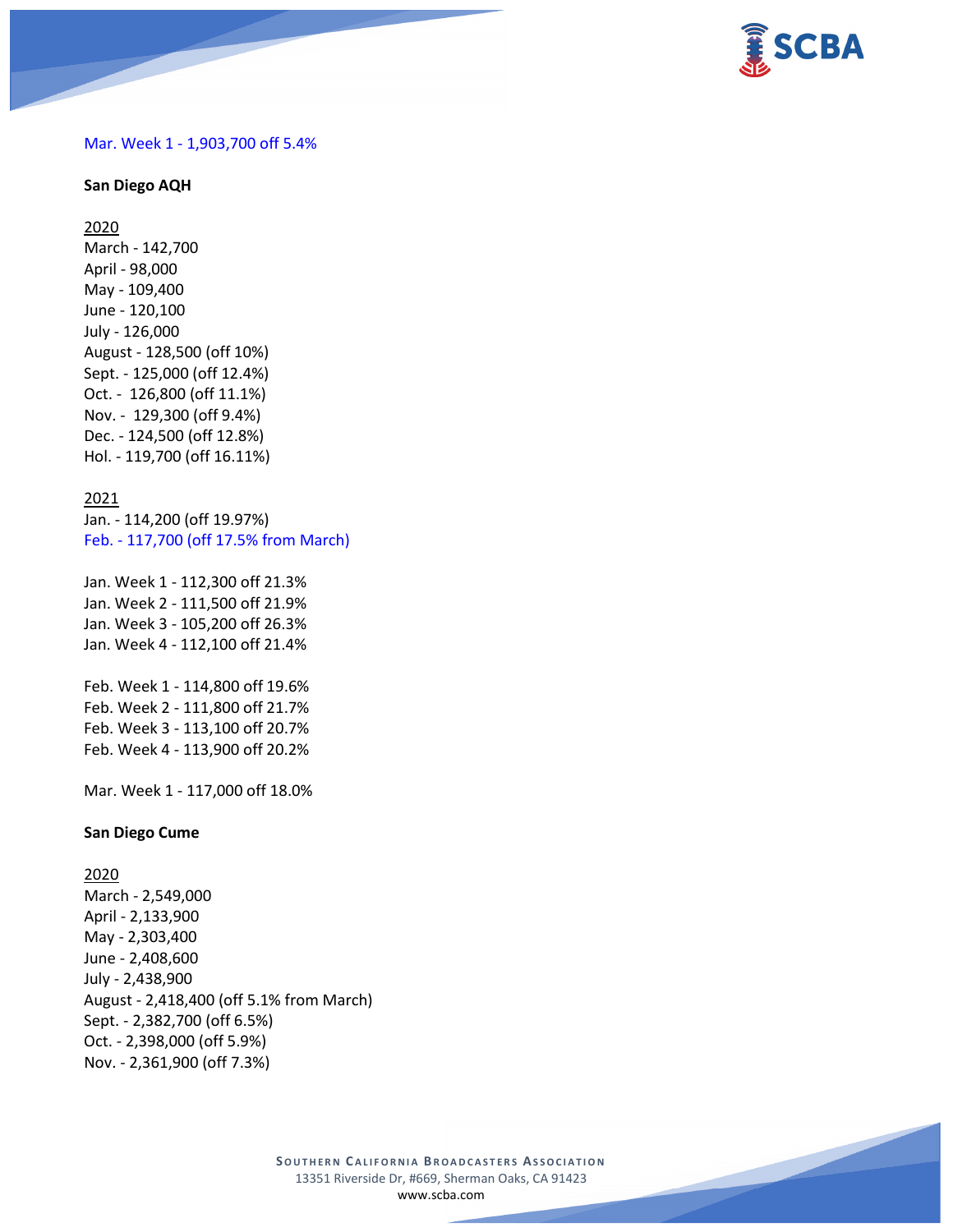

Dec. - 2,388,500 (off 6.3%) Hol. - 2,344,600 (off 8.0%)

2021 Jan. - 2,287,800 (off 10.2%) Feb. - 2,302,200 (off 9.7%)

Jan. Week 1 - 2,37,200 (off 6.7%) Jan. Week 2 - 2,296,200 (off 9.9%) Jan. Week 3 - 2,163,800 (off 15.1%) Jan. Week 4 - 2,313,900 (off 9.2%)

Feb. Week 1 - 2,242,900 (off 12.0%) Feb. Week 2 - 2,342,600 (off 8.1%) Feb. Week 3 - 2,324,000 (off 8.8%) Feb. Week 4 - 2,299,500 (off 9.8%)

Mar. Week 1 - 2,305,100 (off 9.6%)

As usual we cover the gamut of essential information to keep up to speed with the developments, trends and innovations taking place in radio/audio, digital, other competitive media and advertising. Read on!:

## **RESOURCES AND ARTICLES OF INTEREST TO SALES AND ADVERTISERS:**

**Budgets In Competitive Home Improvement Category Tilt Heavily To Traditional Media.** Inside Radio (Borrell) March 24, 2021 [http://www.insideradio.com/free/budgets-in-competitive-home-improvement-category-tilt-heavily-to](http://www.insideradio.com/free/budgets-in-competitive-home-improvement-category-tilt-heavily-to-traditional-media/article_4d6fe10e-8c66-11eb-822b-d70f642d961e.html)[traditional-media/article\\_4d6fe10e-8c66-11eb-822b-d70f642d961e.html](http://www.insideradio.com/free/budgets-in-competitive-home-improvement-category-tilt-heavily-to-traditional-media/article_4d6fe10e-8c66-11eb-822b-d70f642d961e.html)

Here is more on this important ad category directly from Borrell with a podcast link:

### **Leading Local Insights Episode 2: Ad Spend in the Home Services Vertical**

BIA Advisory Services March 24, 2021 (This includes the link to a podcast) [http://blog.biakelsey.com/index.php/2021/03/24/leading-local-insights-episode-2-ad-spend-in-the-home](http://blog.biakelsey.com/index.php/2021/03/24/leading-local-insights-episode-2-ad-spend-in-the-home-services-vertical/)[services-vertical/](http://blog.biakelsey.com/index.php/2021/03/24/leading-local-insights-episode-2-ad-spend-in-the-home-services-vertical/)

## **Advertisers Are Podcast Listeners, And New Report Finds That's Also Making Them Ad Buyers.**

Inside Radio (Advertisers Perceptions) March 23, 2021 [http://www.insideradio.com/free/advertisers-are-podcast-listeners-and-new-report-finds-that-s-also-making](http://www.insideradio.com/free/advertisers-are-podcast-listeners-and-new-report-finds-that-s-also-making-them-ad-buyers/article_2160ed32-8ba4-11eb-9ae4-7bbe47e3b86d.html)[them-ad-buyers/article\\_2160ed32-8ba4-11eb-9ae4-7bbe47e3b86d.html](http://www.insideradio.com/free/advertisers-are-podcast-listeners-and-new-report-finds-that-s-also-making-them-ad-buyers/article_2160ed32-8ba4-11eb-9ae4-7bbe47e3b86d.html)

# **The majority of US adults have no interest in voice shopping** eMarketer March 23, 2021

<https://www.emarketer.com/content/majority-of-us-adults-have-no-interest-voice-shopping?ecid=NL1014>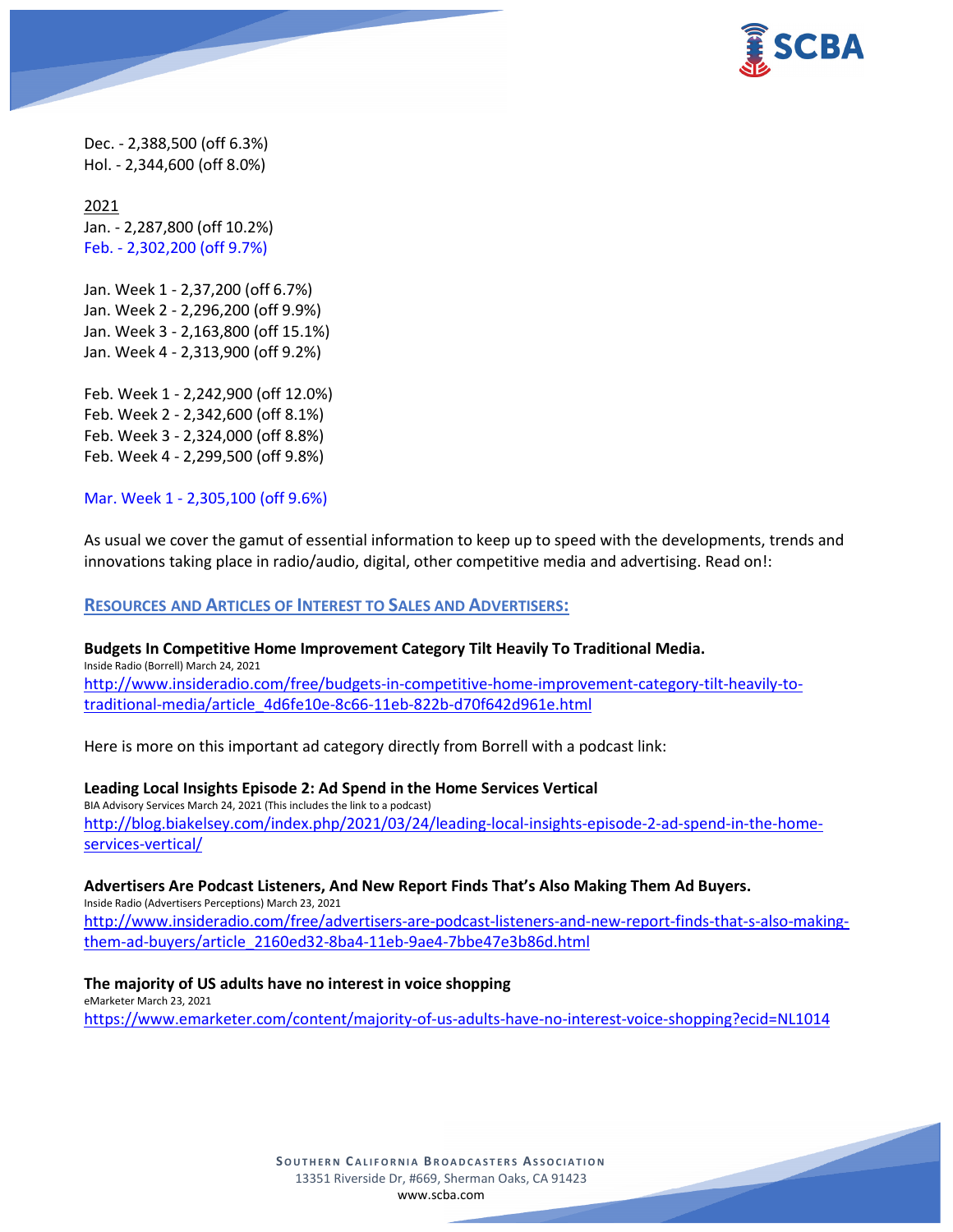

## **Global Social Advertising Trends Among Retailers in 2021**

Chain Store Age March 23, 2021 [https://www.smartly.io/ebooks/global-social-advertising-trends-among-retailers-in-](https://www.smartly.io/ebooks/global-social-advertising-trends-among-retailers-in-2021?utm_source=chainstoreage&utm_medium=Sponsorship&utm_campaign=retail_2021&utm_medium=email&utm_campaign=NL_CSA_Connected+Retail&utm_keyword=Advertising)[2021?utm\\_source=chainstoreage&utm\\_medium=Sponsorship&utm\\_campaign=retail\\_2021&utm\\_medium=ema](https://www.smartly.io/ebooks/global-social-advertising-trends-among-retailers-in-2021?utm_source=chainstoreage&utm_medium=Sponsorship&utm_campaign=retail_2021&utm_medium=email&utm_campaign=NL_CSA_Connected+Retail&utm_keyword=Advertising) [il&utm\\_campaign=NL\\_CSA\\_Connected+Retail&utm\\_keyword=Advertising](https://www.smartly.io/ebooks/global-social-advertising-trends-among-retailers-in-2021?utm_source=chainstoreage&utm_medium=Sponsorship&utm_campaign=retail_2021&utm_medium=email&utm_campaign=NL_CSA_Connected+Retail&utm_keyword=Advertising)

Note: Here is a Google Drive link to the full Smartly.10 report issued in November, 2020:

**ATTACHMENT**: [Global Social Media Advertising Trends Among Retailers in 2021](https://scba.com/smartly-10-social-ad-trends-2021-report-retail/)

#### **From chips to seating foam to plastics, parts shortages continue to cripple auto industry** NBC News March 23, 2021

[https://www.nbcnews.com/business/autos/chips-seating-foam-plastics-parts-shortages-continue-cripple-auto](https://www.nbcnews.com/business/autos/chips-seating-foam-plastics-parts-shortages-continue-cripple-auto-industry-n1261773)[industry-n1261773](https://www.nbcnews.com/business/autos/chips-seating-foam-plastics-parts-shortages-continue-cripple-auto-industry-n1261773)

# **'The big guys are winning': Digital media budgets prioritize Walmart, Amazon despite a glut of retail media inventory**

DIGIDAY March 23, 2021

[https://digiday.com/media/the-big-guys-are-winning-digital-media-budgets-prioritize-walmart-amazon-despite](https://digiday.com/media/the-big-guys-are-winning-digital-media-budgets-prioritize-walmart-amazon-despite-a-glut-of-retail-media-inventory/)[a-glut-of-retail-media-inventory/](https://digiday.com/media/the-big-guys-are-winning-digital-media-budgets-prioritize-walmart-amazon-despite-a-glut-of-retail-media-inventory/)

## **Two Insurance Giants In Top 5**

Radio Ink March 22, 2021 [https://radioink.com/2021/03/22/two-insurance-giants-in-top-](https://radioink.com/2021/03/22/two-insurance-giants-in-top-5/?vgo_ee=g4MdIIvetgiR1mkR7kijJ4BI1h38V58Ke8bVrp%2FmcsM%3D)[5/?vgo\\_ee=g4MdIIvetgiR1mkR7kijJ4BI1h38V58Ke8bVrp%2FmcsM%3D](https://radioink.com/2021/03/22/two-insurance-giants-in-top-5/?vgo_ee=g4MdIIvetgiR1mkR7kijJ4BI1h38V58Ke8bVrp%2FmcsM%3D)

## **Radio Revenues To Rise 7% In 2021 With Big Gains In Auto, Restaurants, Real Estate.**

Inside Radio (Borrell Associates) March 22, 2021 [http://www.insideradio.com/free/radio-revenues-to-rise-7-in-2021-with-big-gains-in-auto-restaurants-real](http://www.insideradio.com/free/radio-revenues-to-rise-7-in-2021-with-big-gains-in-auto-restaurants-real-estate/article_15628bfa-8b3e-11eb-801e-27757b1055cb.html)[estate/article\\_15628bfa-8b3e-11eb-801e-27757b1055cb.html](http://www.insideradio.com/free/radio-revenues-to-rise-7-in-2021-with-big-gains-in-auto-restaurants-real-estate/article_15628bfa-8b3e-11eb-801e-27757b1055cb.html)

# **Selling Through Economic Uncertainty – One Year Later**

Radio Ink (Charlie Sislen) March 22, 2021 <https://radioink.com/2021/03/22/selling-through-economic-uncertainty-one-year-later/>

## **Procter & Gamble Remains Top Radio Advertiser So Far This Year.**

Inside Radio (Media Monitors) March 22, 2021 [http://www.insideradio.com/free/procter-gamble-remains-top-radio-advertiser-so-far-this](http://www.insideradio.com/free/procter-gamble-remains-top-radio-advertiser-so-far-this-year/article_126711c2-8adb-11eb-8cef-cfdc8c982000.html)[year/article\\_126711c2-8adb-11eb-8cef-cfdc8c982000.html](http://www.insideradio.com/free/procter-gamble-remains-top-radio-advertiser-so-far-this-year/article_126711c2-8adb-11eb-8cef-cfdc8c982000.html)

## **Customized Coaching for Sales Talents: Coaching Learner & Problem Solver**

The Center For Sales Strategy March 22, 2021 [https://blog.thecenterforsalesstrategy.com/customized-coaching-for-sales-talents-coaching-learner-and](https://blog.thecenterforsalesstrategy.com/customized-coaching-for-sales-talents-coaching-learner-and-problem-solver?utm_campaign=subscriber&utm_medium=email&_hsmi=117191393&_hsenc=p2ANqtz--l3pRC0djrjE1kCNZWcMZp_SIOTzZtTTnQh648Rc1qrdFT20UTnrv496WeDhUqUH-zW3la40OT6oPzgGhfxlZRfVgkbQ&utm_content=117191393&utm_source=hs_email)[problem-solver?utm\\_campaign=subscriber&utm\\_medium=email&\\_hsmi=117191393&\\_hsenc=p2ANqtz-](https://blog.thecenterforsalesstrategy.com/customized-coaching-for-sales-talents-coaching-learner-and-problem-solver?utm_campaign=subscriber&utm_medium=email&_hsmi=117191393&_hsenc=p2ANqtz--l3pRC0djrjE1kCNZWcMZp_SIOTzZtTTnQh648Rc1qrdFT20UTnrv496WeDhUqUH-zW3la40OT6oPzgGhfxlZRfVgkbQ&utm_content=117191393&utm_source=hs_email) [l3pRC0djrjE1kCNZWcMZp\\_SIOTzZtTTnQh648Rc1qrdFT20UTnrv496WeDhUqUH](https://blog.thecenterforsalesstrategy.com/customized-coaching-for-sales-talents-coaching-learner-and-problem-solver?utm_campaign=subscriber&utm_medium=email&_hsmi=117191393&_hsenc=p2ANqtz--l3pRC0djrjE1kCNZWcMZp_SIOTzZtTTnQh648Rc1qrdFT20UTnrv496WeDhUqUH-zW3la40OT6oPzgGhfxlZRfVgkbQ&utm_content=117191393&utm_source=hs_email)[zW3la40OT6oPzgGhfxlZRfVgkbQ&utm\\_content=117191393&utm\\_source=hs\\_email](https://blog.thecenterforsalesstrategy.com/customized-coaching-for-sales-talents-coaching-learner-and-problem-solver?utm_campaign=subscriber&utm_medium=email&_hsmi=117191393&_hsenc=p2ANqtz--l3pRC0djrjE1kCNZWcMZp_SIOTzZtTTnQh648Rc1qrdFT20UTnrv496WeDhUqUH-zW3la40OT6oPzgGhfxlZRfVgkbQ&utm_content=117191393&utm_source=hs_email)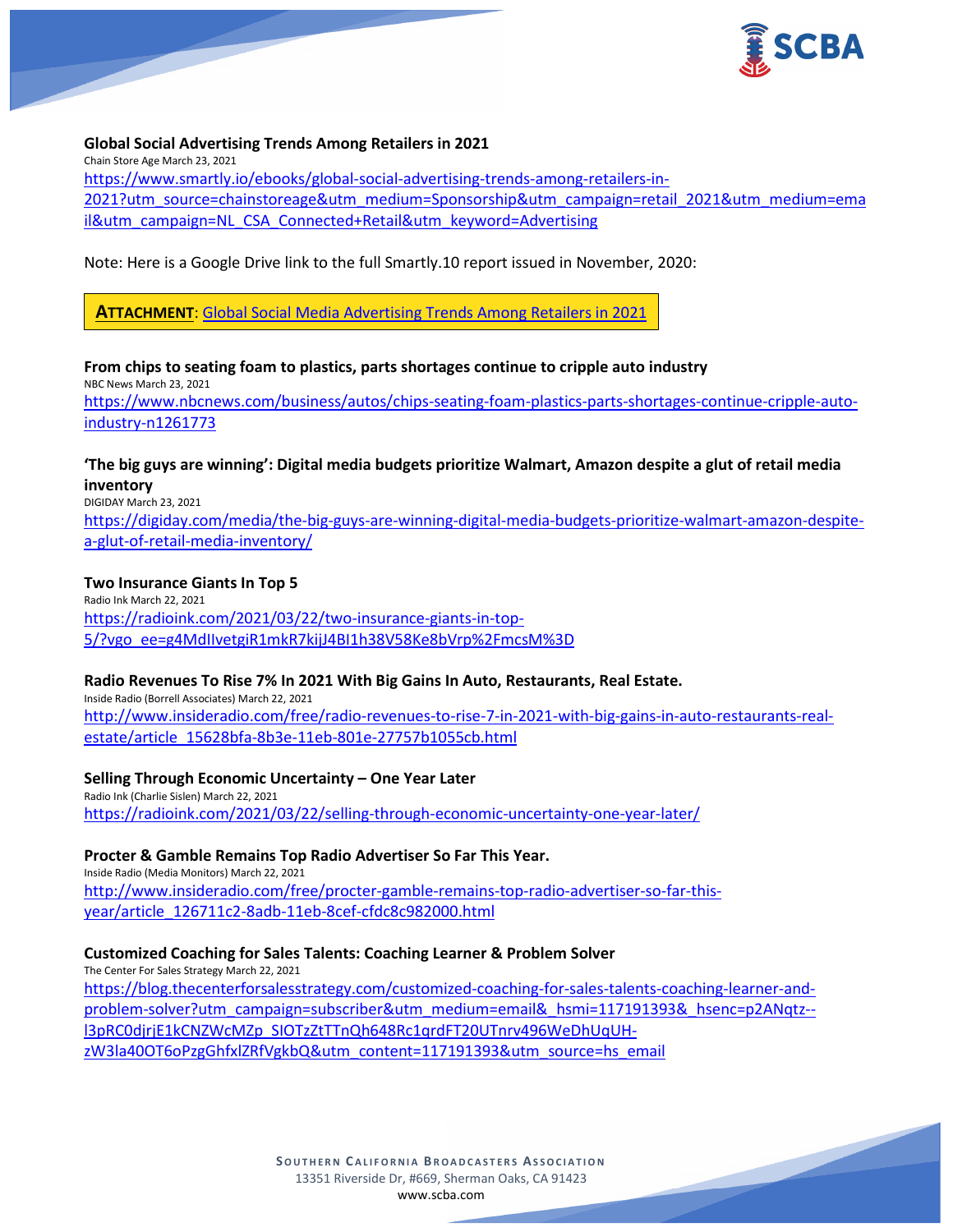

## **Tax refunds, stimulus checks to fuel (auto) sales**

Automotive News March 22, 2021 <https://www.autonews.com/used-cars/tax-refunds-stimulus-checks-fuel-sales>

# **3 Critical Sales Skills to Develop This Year**

SalesFuel March 20, 2021 <https://salesfuel.com/3-critical-sales-development-skills-to-work-on-this-year/>

## **Sales Emails That Get Responses, Part One**

SalesFuel March 20, 2021 <https://salesfuel.com/sales-emails-that-get-responses-part-one/>

## **Sales Email Writing In 5 Steps, Part Two**

SalesFuel March 20, 2021 <https://salesfuel.com/sales-email-writing-in-5-steps-pt-2/>

# **RESOURCES AND ARTICLES OF INTEREST TO MANAGERS FOR PLANNING AND FORECASTING:**

# **U.S. Ad Economy Contracts 7.3% In February**

MediaPost March 23, 2021 <https://www.mediapost.com/publications/article/361626/us-ad-economy-contracts-73-in-february.html>

# **In Reviving Ad Market, Stitcher Sees Opportunity Weaving Itself With Siblings SiriusXM And Pandora.**

Inside Radio March 23, 2021 [http://www.insideradio.com/podcastnewsdaily/in-reviving-ad-market-stitcher-sees-opportunity-weaving-itself](http://www.insideradio.com/podcastnewsdaily/in-reviving-ad-market-stitcher-sees-opportunity-weaving-itself-with-siblings-siriusxm-and-pandora/article_134a8e46-8bf5-11eb-949f-632062e58d97.html)[with-siblings-siriusxm-and-pandora/article\\_134a8e46-8bf5-11eb-949f-632062e58d97.html](http://www.insideradio.com/podcastnewsdaily/in-reviving-ad-market-stitcher-sees-opportunity-weaving-itself-with-siblings-siriusxm-and-pandora/article_134a8e46-8bf5-11eb-949f-632062e58d97.html)

# **A TV Intelligence Offering On The Way from Tremor**

Radio + TV Business Report March 23, 2021

(Note: This article offers a concise summary of the more extensive information and presentation that was included in last week's Midweek Update. It is this type of technological innovation that your executive board is looking to innovate for radio to be able to aggregate audience listening across different audio platforms) <https://www.rbr.com/a-tv-intelligence-offering-on-the-way-from-tremor/>

# **Pay For Podcasts? No Thanks, Most Listeners Still Say.**

Inside Radio March 23, 2021 [http://www.insideradio.com/podcastnewsdaily/pay-for-podcasts-no-thanks-most-listeners-still](http://www.insideradio.com/podcastnewsdaily/pay-for-podcasts-no-thanks-most-listeners-still-say/article_9894b122-8bf4-11eb-8df0-8bb88a06c855.html)[say/article\\_9894b122-8bf4-11eb-8df0-8bb88a06c855.html](http://www.insideradio.com/podcastnewsdaily/pay-for-podcasts-no-thanks-most-listeners-still-say/article_9894b122-8bf4-11eb-8df0-8bb88a06c855.html)

# **Google's Ad Changes: The King Just Built a Moat Around His Castle**

StreetFight March 23, 2021 [https://streetfightmag.com/2021/03/23/googles-ad-changes-the-king-just-built-a-moat-around-his](https://streetfightmag.com/2021/03/23/googles-ad-changes-the-king-just-built-a-moat-around-his-castle/?mc_cid=7d3fff9948&mc_eid=281a8bbec8#.YFqCv0hKhTZ)[castle/?mc\\_cid=7d3fff9948&mc\\_eid=281a8bbec8#.YFqCv0hKhTZ](https://streetfightmag.com/2021/03/23/googles-ad-changes-the-king-just-built-a-moat-around-his-castle/?mc_cid=7d3fff9948&mc_eid=281a8bbec8#.YFqCv0hKhTZ)

# **Leading Digital Transformation In Advertising**

Forbes March 23, 2021 [https://www.forbes.com/sites/forbestechcouncil/2021/03/22/leading-digital-transformation-in](https://www.forbes.com/sites/forbestechcouncil/2021/03/22/leading-digital-transformation-in-advertising/?sh=53a5eee1779b)[advertising/?sh=53a5eee1779b](https://www.forbes.com/sites/forbestechcouncil/2021/03/22/leading-digital-transformation-in-advertising/?sh=53a5eee1779b)